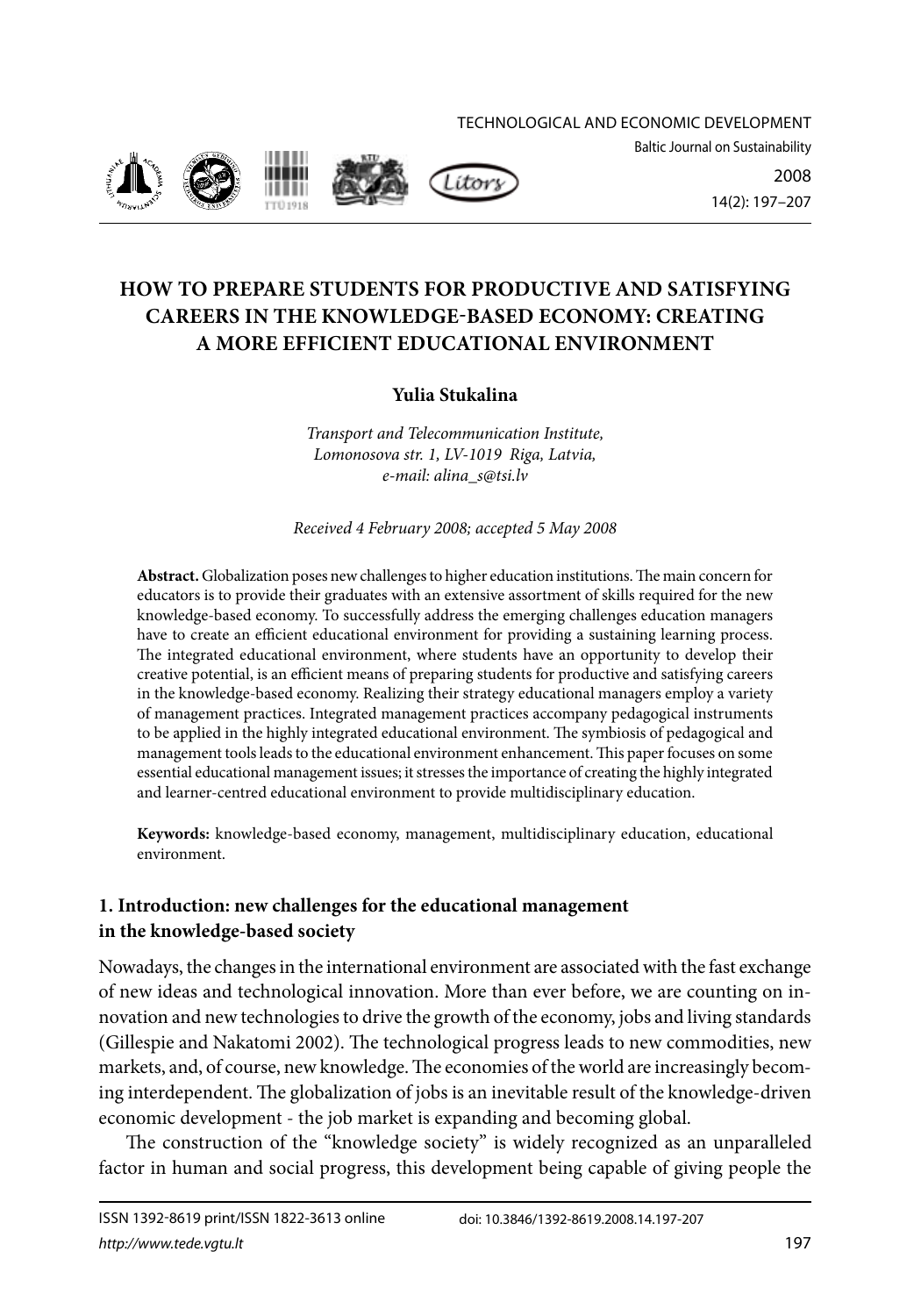competencies they need to face new challenges (Tovar and Castro 2007). Knowledge has always been a valuable and desired commodity, most of the time restricted to the elite (Arora 2005); now it is available to the greatest number of people. As living standards advance, more people realize the importance of improving the level of their education. The significance of continuing education is now vital for the intellectual development of individuals.

It is apparent that technological progress stimulates economic growth; the development of modern society is directly associated with the quality of a country's educational system. Consequently, at the centre of the knowledge-based society is the educational system, on which this society relies. Education is the key resource in today's knowledge-driven society (Schleicher 2003), and knowledge, in its turn, becomes the key resource of production (Drucker 1993).

European educational industry is now in a state of nonstop evolution. Emerging knowledge-based society poses new challenges to traditional educational organizations. In the 21<sup>st</sup> century, education managers are concerned with the educational environment, which is under the constant influence of the critical globalization trends.

| Global (International)<br><b>Environment Level</b>                                                                                                                                                                                                                                                                                                                                                                                                                                                                                                                                                                                                                                                                                                                                                                                                               | Educational<br>Organisation<br><b>Environment Level</b>                                                                                                                                                                                                                                                                                                                                                                                                                                                                                                                                                                                                 | <b>Educational Management</b><br>Challenges                                                                                                                                                                                                                                                                                                                                                                                                                                                                                                                                                                                                                                                                                                                                                                                          |
|------------------------------------------------------------------------------------------------------------------------------------------------------------------------------------------------------------------------------------------------------------------------------------------------------------------------------------------------------------------------------------------------------------------------------------------------------------------------------------------------------------------------------------------------------------------------------------------------------------------------------------------------------------------------------------------------------------------------------------------------------------------------------------------------------------------------------------------------------------------|---------------------------------------------------------------------------------------------------------------------------------------------------------------------------------------------------------------------------------------------------------------------------------------------------------------------------------------------------------------------------------------------------------------------------------------------------------------------------------------------------------------------------------------------------------------------------------------------------------------------------------------------------------|--------------------------------------------------------------------------------------------------------------------------------------------------------------------------------------------------------------------------------------------------------------------------------------------------------------------------------------------------------------------------------------------------------------------------------------------------------------------------------------------------------------------------------------------------------------------------------------------------------------------------------------------------------------------------------------------------------------------------------------------------------------------------------------------------------------------------------------|
| - Rapid technological progress and<br>innovation<br>- Globalization of the manufactur-<br>ing base<br>- Emergence of the knowledge-based<br>society<br>- Enhanced international coopera-<br>tion<br>- Increased need to communicate<br>efficiently in the worldwide com-<br>munity<br>- Faster economic growth<br>- Increased competition<br>- Increased government regulation<br>of business<br>- Socio-cultural and demographic<br>changes<br>- Formation of multicultural com-<br>munities<br>- Increased workforce mobility and<br>customized global job market<br>- Emergence of the idea of sustain-<br>able social development<br>- New career opportunities (glo-<br>balization of jobs, new job growth<br>overseas, new career prospects)<br>- New threats and uncertainties (un-<br>employment, displacement of jobs,<br>polarized work opportunities) | - Increasingly global-<br>ized external environ-<br>ment<br>– Emergency of the<br>knowledge-based so-<br>ciety<br>- Commoditization of<br>knowledge<br>- Increasing diversifica-<br>tion and specialisation<br>of knowledge<br>- New skill develop-<br>ment drivers<br>- Rapidly evolving edu-<br>cational environment<br>- Enlarged competition<br>in order to retain and<br>attract talents<br>- Increased demand<br>for higher education<br>in relation to lifelong<br>learning<br>- Increased demand for<br>promoting foreign lan-<br>guages acquisition<br>- Integration of the<br>concepts of sustain-<br>ability into all levels of<br>education | - Reorganisation of knowledge<br>delivery<br>- Providing new opportunities<br>to students in the context of the<br>job market customization and<br>lifelong learning<br>- Providing computer-based<br>learning to enhance knowledge<br>and to change the way students<br>learn<br>- Providing multidisciplinary<br>education to satisfy the require-<br>ments of the knowledge-based<br>economy<br>- Developing a learning envi-<br>ronment based on information<br>and communication technolo-<br>gies (ICTs)<br>- Developing and making use<br>of a set of management and<br>pedagogical tools to provide im-<br>proved knowledge acquisition<br>- Creating resourceful organiza-<br>tional environment to provide<br>a more explorative and creative<br>learning, and ensure students'<br>intellectual and professional<br>growth |

**Table 1.** Essential challenges constituting the strategic context for the educational management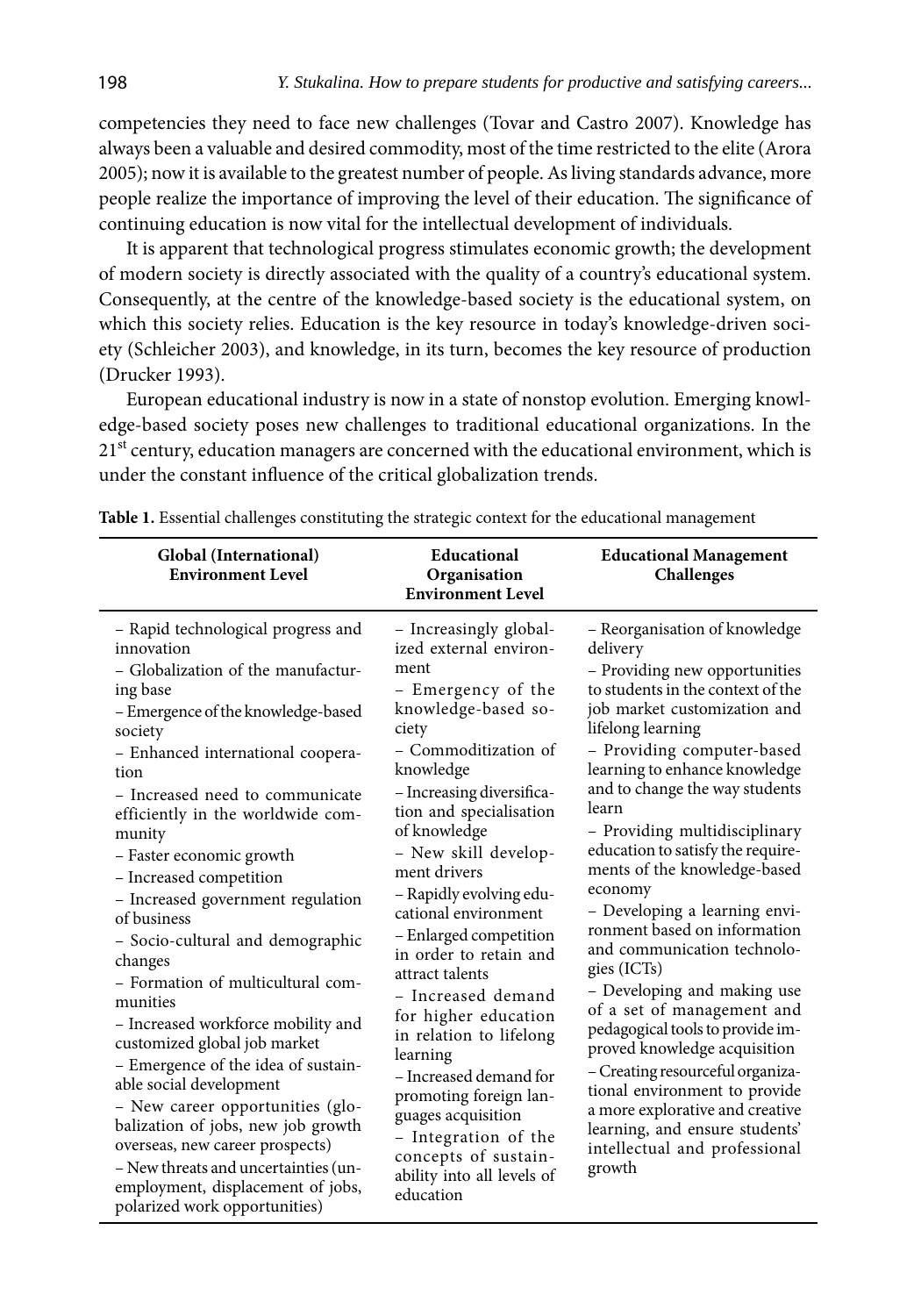In the extremely globalized international environment, educational organisations must have the ability to investigate the up-and-coming opportunities and threats, in order to provide their students with the access to a broad education.

The author has classified the essential challenges, which constitute the strategic context for the educational management, into 3 groups (Table 1).

In this context, the role of higher education increases considerably. Higher education plays a central role in the creation of a Europe of knowledge. Experts agree that developments in European higher education are moving at an increasing speed (Cooper 2005). To stay competitive European higher education institutions must re-examine their educational strategies. An interdisciplinary approach toward a flexible education paradigm is gaining popularity among educators, since it ensures the necessary evolution of education for coping with the ever-evolving modern society (Gillet and Nguyen Ngoc 2005).

This paper focuses on some essential educational management issues; it stresses the importance of creating the highly integrated and learner-centered educational environment to provide multidisciplinary education.

#### **2. Multidisciplinary education**

The problematic questions that European educators ask are as follows: "*How good is European education?"*, "*How to adapt it to the needs of the knowledge-based society?", "How to respond to the globalization of jobs?"* 

The global job market needs first-rate professional skills, so we must teach people for more complicated jobs. On the other hand, we have to re-evaluate what professional education is about to add enough value to our students (McGraw 2004). The global job market also demands multidisciplinary skills including good *teamwork skills*. Today, in business and in science, to use multi-functional and intercultural teams to cope with complex problems has become a widespread practice. Business experts state that appointing such a team is frequently the only way to assemble the knowledge and breadth required to pull off many complex tasks the business faces today (Gratton and Erickson 2007). Working in partnerships within teams is also an essential skill, which is highly valued in the economic environment characterized by a dramatic change.

The main concern for education experts is to provide their graduates with a wide variety of skills required for the new knowledge-based economy. Modern society needs professionals who can learn, explore, analyze, design and innovate. Experts point out that "interdisciplinarity is a key to sustaining knowledge-based development (KBD), since any single discipline can be capable of dealing adequately with the complex realities of the knowledge societies" (Carillo 2006). Integrating *interdisciplinary approach* to academic programs can become an efficient means of providing multidisciplinary education.

We assume that one efficient way to provide multidisciplinary education is to apply the *interdisciplinary approach* to learning. This approach is intended to provide the intellectual synthesis. Multidisciplinary programs are characterized by their interdisciplinary model for content and integration of various topics. In such a program, general subjects - social sciences, languages, etc. – are incorporated with specialized subjects (mathematics, physics, computing, management, etc.).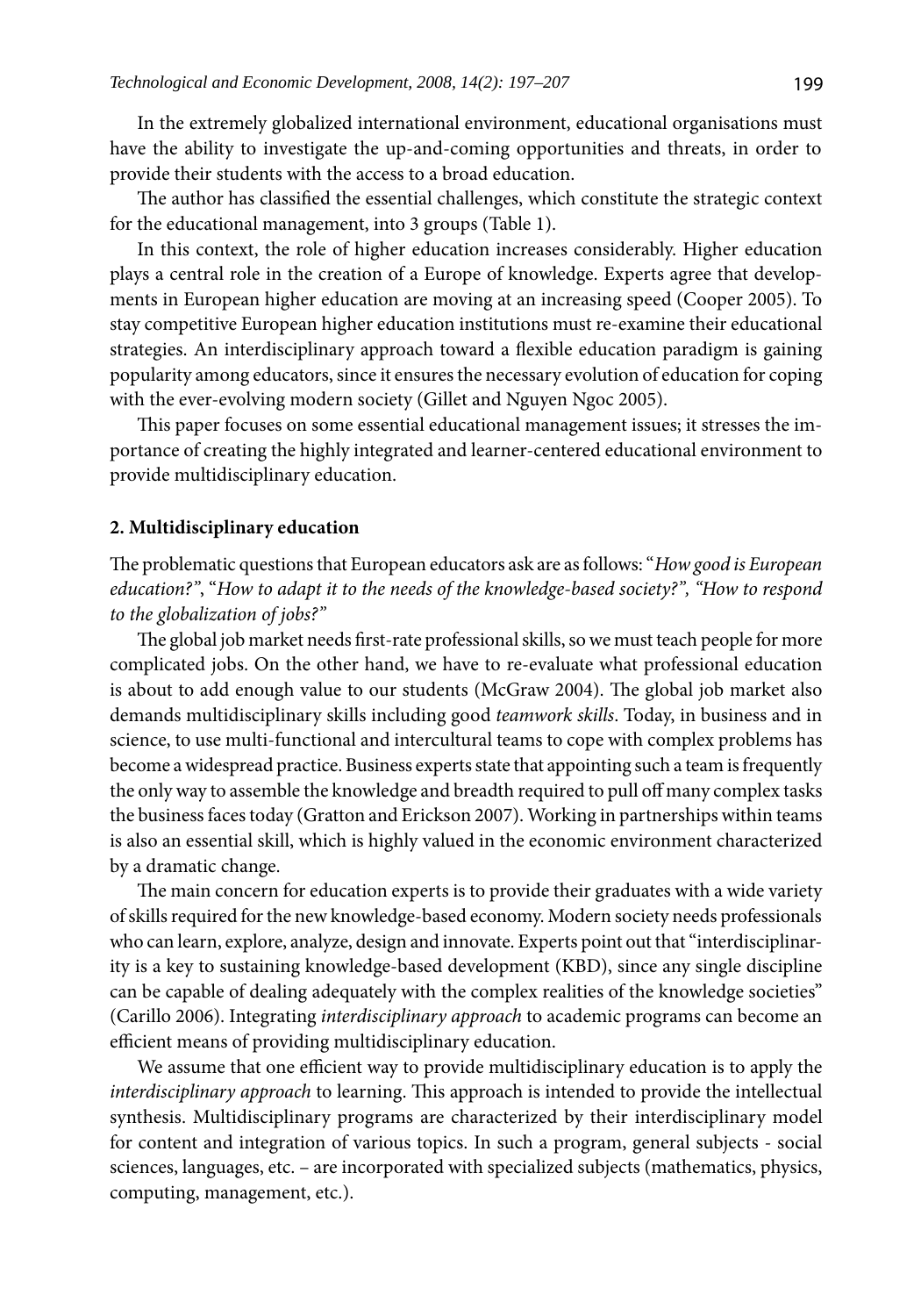The multidisciplinary program's educational objectives are determined by the strategic and associated objectives of the education and training systems, which were proposed in the work program approved by the "Education" Council and the Commission at the Barcelona European Council Meeting (Official Journal C 142/01 of 14.06.2002). The program's anticipated outcomes are the following:

- ability to use knowledge in practice;
- ability to design and investigate;
- ability to create and innovate;
- ability to manage and compete;
- ability to communicate proficiently in the international community;
- understanding the significance for self-development and life-long learning;
- understanding social, professional and ethical responsibility.

### **3. Efficient educational environment as the basis for learning**

The key educational management issues mentioned above demand an efficient educational environment to be considered. To successfully accomplish all complicated tasks, educators have to create an efficient educational environment (EE) as the basis for learning. We presume that multidisciplinary education – an essential feature of modern educational systems - can only be accomplished in the highly integrated educational environment (HIEE), which must be responsive to changes in technology, new developments in pedagogy and management, and the importance of lifelong learning. The integrated educational environment, where students have an opportunity to create and to enhance their creative thinking and their creative potential, is an efficient means of preparing students for productive and satisfying careers in the knowledge-based economy. We need the educational environment with clear connections to the social and global contexts of the profession, which provides a broad education. This new educational environment is determined by the leading tendencies in the global environment.

Modern technology has given rise to new forms of organizations; management has been repeatedly called upon to update its prescriptions in the light of changing environmental conditions (Ford *et al.* 2007). Today, as higher educational institutions continue to evolve and have become large and sophisticated, the role of education managers in developing the most efficient educational environment increases.

Across various organizational units, managerial jobs are different, but at the same time, they all are focused on the educational environment monitoring and developing; this is how management becomes "a team sport that makes similar demands on its players" (Kraut *et al.* 2006). In higher education, effective leadership presupposes having good understanding of how the whole HEI (higher education institution) system works (Spendlove 2007) – this is one of the most important competencies the education managers are supposed to possess.

To be effective and to develop their strategy appropriately education managers must have a clear understanding of their environment, as well as the resources it provides for sustaining the learning process. Thus, first of all we must describe the educational environment subsystems and analyze the relationships between them, as well as the communication scheme within the organization. Since an educational organization is an organ of the society, the analysis of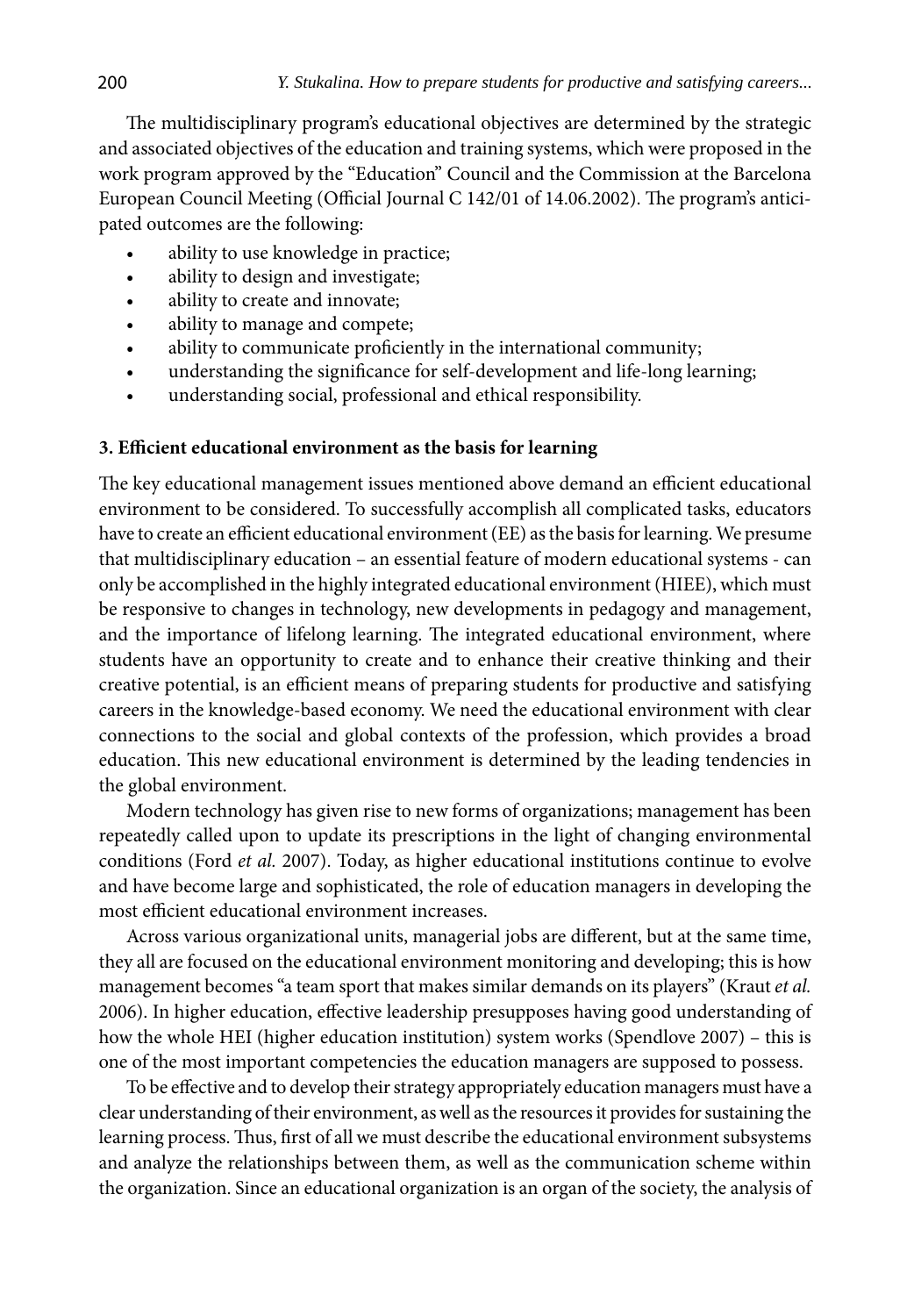the society-environment relationships is also essential for developing a manager's strategy. Then we have to provide the system's performance regular evaluation and analysis on the basis of the data collected in the process of the EE assessment.

An educational institution is an open-system organization. It inputs the resources (material resources, information/knowledge) from the external environment, and outputs the result of their operation (skills and competences, i.e. new knowledge) into the external environment. Griffin (1990) characterizes the external environment as the system is comprised of two basic segments: the general environment (composed of "several non-specific components"), and the task environment (composed of "several specific elements of the organization's surroundings: customers, suppliers, partners, etc."). In fact, there is a lot of the general environment aspects that have their impact on the organizational (internal) environment:

- biological environment;
- technological environment;
- economic environment;
- socio-cultural environment:
- political-legal environment, etc.

The general environment can be described as the true reality, in which the educational organization operates; it is beyond the efficient control from the inside. However, education experts have to investigate its influence on the organization's structure and activities in order to provide the analysis of current problems and challenges.

The task environment comprises those job market players who affect the country's educational system and determine the educational organization's operation; in one way or another they participate in the development of the educational policy and in goal-setting: regulators (Ministry of Education), customers (students, employers), competitors (other educational organizations), partners Educational and financial organizations). The impact of the task environment is important because it affects the activities of the organization directly, meanwhile the general environment's influence on the activities of the organization is more indirect.

When the internal educational environment is aligned with the global market needs, it stimulates the organization's performance (Kampas 2004). When the external environment undergoes serious changes, the internal educational environment must modify as well.

| <b>Material Resources</b>                                                                                                                                                                                                                                                                                                                                   | <b>Human Resources</b>                                                                     | <b>Instructional Environment</b>                                                                                                                                                                                                   |
|-------------------------------------------------------------------------------------------------------------------------------------------------------------------------------------------------------------------------------------------------------------------------------------------------------------------------------------------------------------|--------------------------------------------------------------------------------------------|------------------------------------------------------------------------------------------------------------------------------------------------------------------------------------------------------------------------------------|
| (Material Environment)                                                                                                                                                                                                                                                                                                                                      | (Non-Material Environment)                                                                 | (Material Environment)                                                                                                                                                                                                             |
| 1. Physical environment units:<br>buildings, premises including<br>lecture rooms and lecture halls,<br>library, laboratories, canteens,<br>etc., classroom educational equip-<br>ment<br>2. Technological environment:<br>laboratory equipment, comput-<br>ers, organizational internal net-<br>works (e. g. intranet, databases)<br>3. Financial resources | 1. Managers of all levels<br>2. Teachers and instructors<br>(tutors)<br>3. Attending staff | 1. Regulative documents, aca-<br>demic programs, curricula,<br>etc., which control the educa-<br>tional process and determine<br>its content<br>2. Teaching materials, as an<br>auxiliary tool ensuring the<br>educational process |

**Table 2.** The basic constituents of the internal educational environment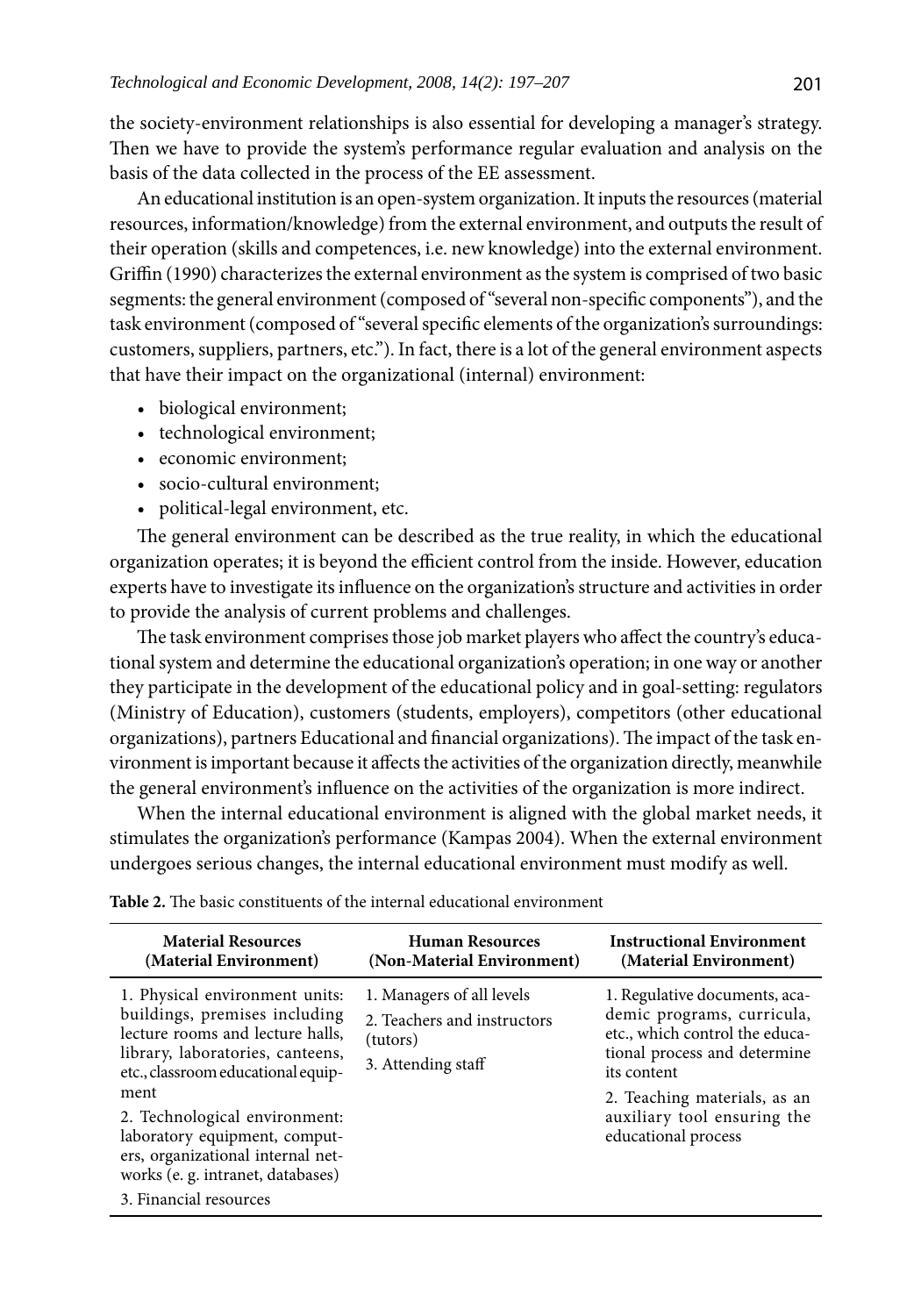| <b>EE</b> Tangible<br><b>Constituents</b>                | <b>Constituents</b><br><b>Associated with</b><br><b>Intellectual Capital</b> | <b>Constituents Associated with Learning</b><br><b>Process Organization</b>                                                            |
|----------------------------------------------------------|------------------------------------------------------------------------------|----------------------------------------------------------------------------------------------------------------------------------------|
| - Physical environment<br>units<br>- Financial resources | - Relationship capital<br>- Human capital<br>- Structural capital            | - Psychological environment<br>- Executive environment (the activities<br>aimed at knowledge delivery and knowl-<br>edge construction) |

**Table 3.** Tangible, semi-tangible and intangible constituents of the internal educational environment

The internal educational environment in each educational organization is a unique structure, which comprises as material, as non-material (intellectual) constituents. The internal educational environment includes the internal resources of an educational organization intended for sustaining the learning process - that is for knowledge delivery and knowledge creation (Table 2).

We may also classify the internal environment components taking into consideration the embodied intellectual capital – they can be categorized as the EE tangible, semi-tangible and intangible constituents (Table 3).

According to Dawson (2000), *intellectual capital* of the knowledge-based educational organization, which can be categorized as

- *Structural capital*: organizational infrastructure (internal networks);
- *Relationship capital* comprised by relationship with customers, suppliers, partners, regulators, etc.;
- *Human capital*: "the skills and capabilities of people in the organization working individually or in teams".

Intellectual capital is embodied in the internal educational environment in the form of material or non-material resources.

The *psychological environment* is associated with the atmosphere that is created in the process of knowledge delivery and knowledge construction.

The *executive environment* embraces the activities, which are associated with the learning process organization.

#### **4. How to provide qualitative changes in the educational environment?**

Educational institutions can be considered as knowledge-based organizations, since knowledge is their major resource, knowledge delivery and knowledge creation being their main goal and their basic activity. They provide their students with the opportunity to get professional knowledge and obtain professional skills. Educational managers operate in a complicated educational environment, which includes pedagogical, organizational, managerial, and technological aspects.

Pedagogical aspect includes pedagogical strategies that focus on the learning goals, learning process and learning outcomes. Technological aspect plays a key role in the educational environment based on information and communication technologies.

Managerial aspect involves a set of management practices used by an educational organisation to develop an efficient educational environment capable of providing sustainable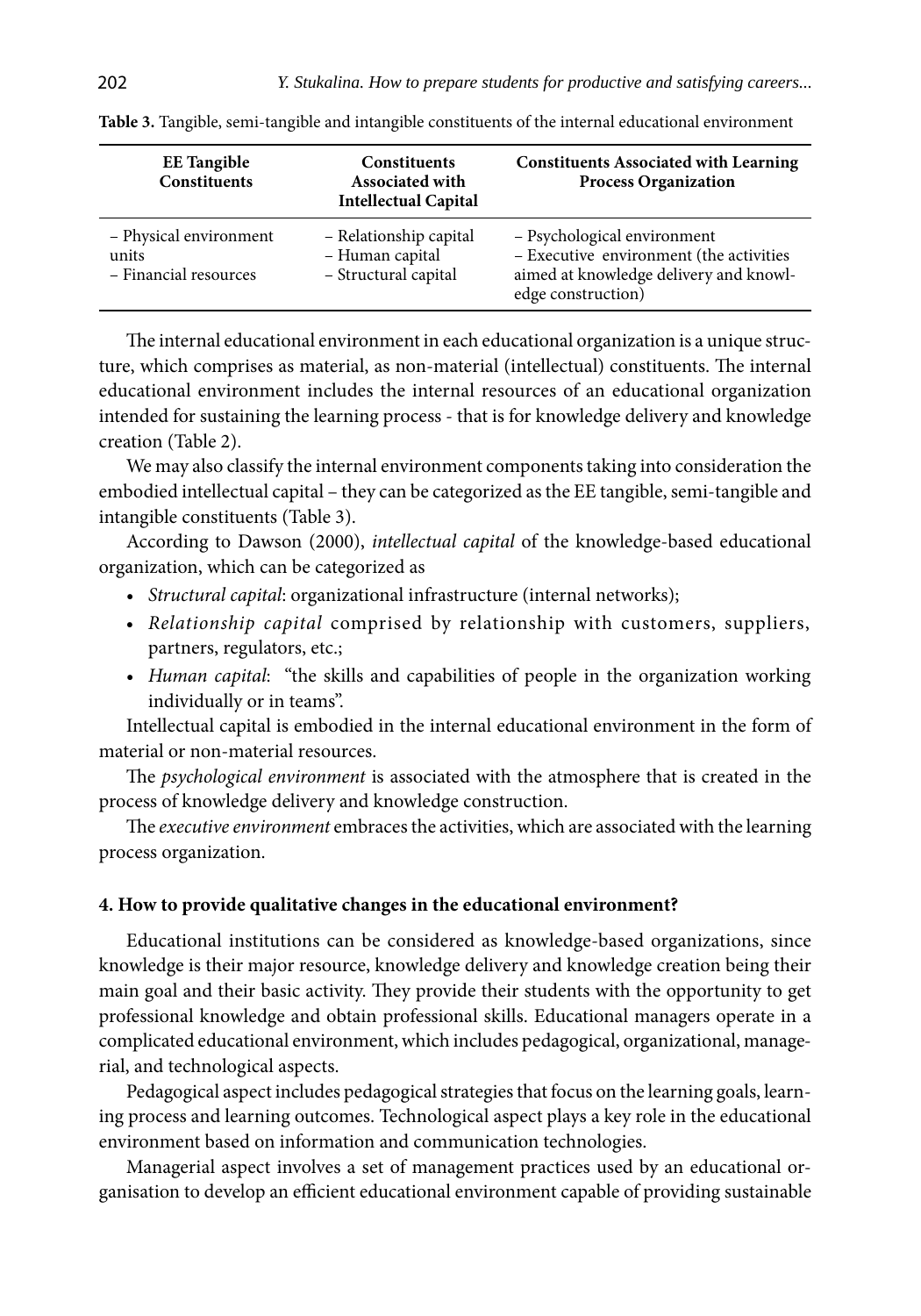learning process. Management support ensures the coordination and cooperation of the available resources. On the one hand, education managers distribute and use the organizational resources in order to ensure knowledge delivery/acquisition, knowledge sharing and new knowledge construction within the educational environment. On the other hand, they gather the necessary information about the environment (how effectively the resources are engaged, what resources are needed, etc.), process this information and transform it into knowledge. Using the obtained knowledge, education managers work out their strategy for the educational environment evolution. Organisational aspect deals with the relationship between the organisation and its environment; it is based on responding quickly and efficiently to changes in the environment and to the emerging challenges.

The aspects mentioned above are interconnected and mutually dependent. They provide the framework for creating the educational management strategy, which will involve a variety of management tools, as well as a combination of traditional and innovative pedagogical tools.

To be efficient the educational environment must work as a coordinated system; its subsystems should be more integrated and interconnected. If we try to manage these subsystems independently of each other, we will reduce our potential success. The higher integration between the environment components, the more effective the performance of the educational organization, the more capabilities it possesses, and the more learning resources it offers. The integration between the internal environment subsystems is essential to distributing the existing resources to the greatest advantage for all learners with regard to the learning goal orientation.

According to Drucker (1993), the main duty of a manager is to create "a true whole that is larger than the sum of its parts, a productive entity that turns out more than the sum of the resources put into it". This is what we may call *synergy -* the cooperative action of one or more parts, when the whole is greater than the sum of its parts (New Webster's Dictionary of the English Language 1988). To address the main educational management issues we have to synergize the EE resources. In this way, we can ensure the EE integrity and sustainability.

Therefore, education managers should coordinate and distribute all EE resources to guarantee the best result; they have to ensure an appropriate *quality* of the educational environment. To attain the necessary level of the EE synergy, and to provide the best quality of the educational environment education managers have to create the environment distinguished by integrity, manageability, diversity of all subsystems within the entire system, flexibility, ergonomics, and the focus on the learner's requirements. The highly integrated educational environment operates as a well-coordinated flexible *network* based on collaboration*.* Matching and redistributing the organizational resources within this network managers can adapt their internal educational environment to the changing external environment with constantly developing information technologies and evolving job markets.

As "the value-creating potential of a given network is contained in the sum of resources and capabilities that are pooled by member firms" (Yeo, 2005), so the knowledge-creating potential of the HIEE can be found in *the sum of resources and capabilities*, which are provided by all educational environment subsystems.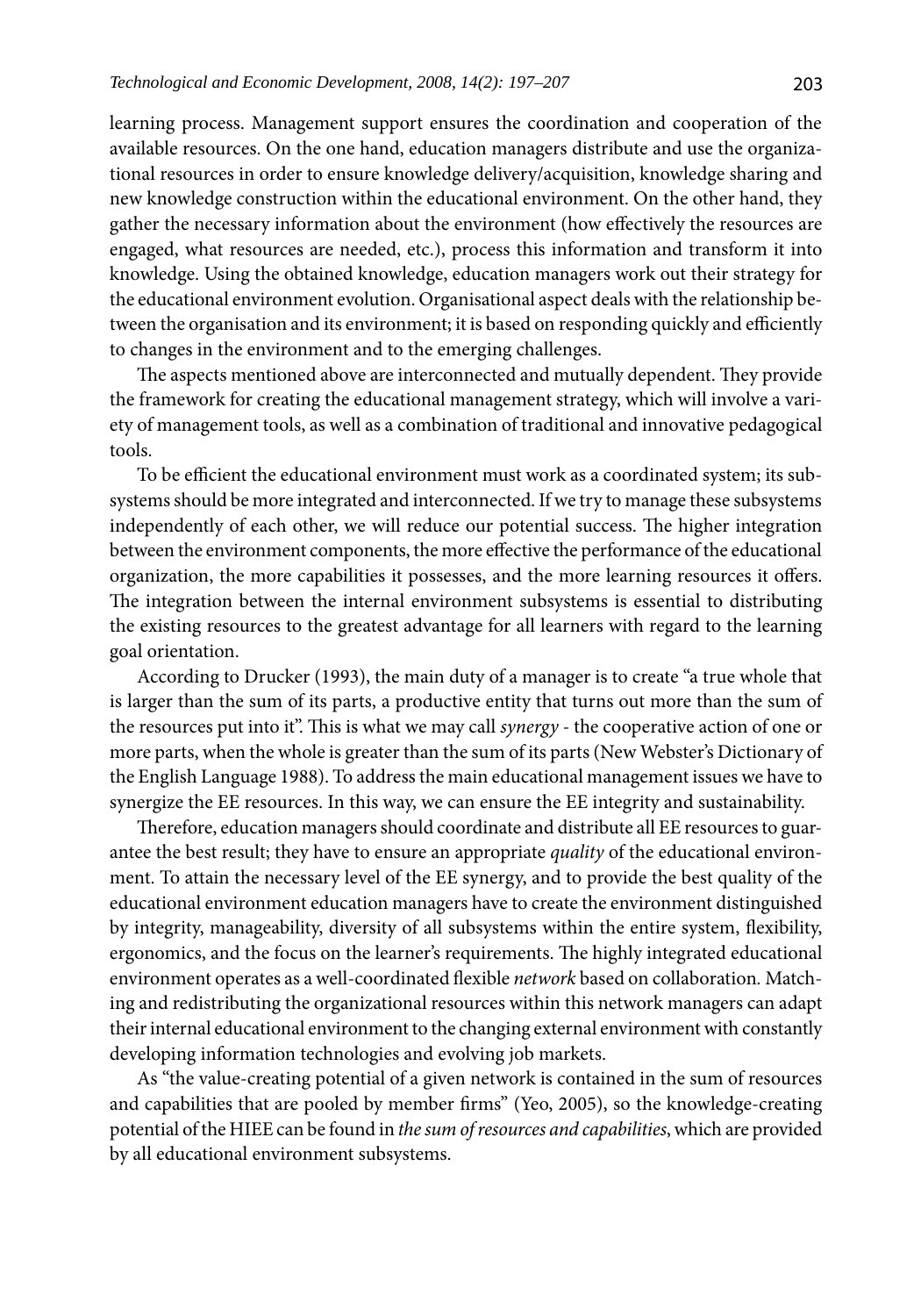The environment that provides the resources integration is conducive to *performance*, and efficient performance is associated with *the qualitative changes* in the educational environment (Fig. 1).

The EE quality improvement presupposes:

- 1. Increased resources integration.
- 2. Enhanced performance.
- 3. ncreased information and knowledge exchange.
- 4. Improved knowledge delivery, knowledge acquisition and knowledge creation.

Thus, managers of all levels including the administration representatives (senior/strategic management, middle/tactical management, and operational managers), teachers and attending staff work in collaboration and combine their efforts to create an integrated educational environment, which is capable of producing an enhanced knowledge. Maximum effect using minimum resources means successful execution and implementation in a collaborative educational environment.

Thus, harmonizing and redistributing the organizational resources within the network and concentrating their efforts on the EE quality improvement, education managers adjust the internal educational environment to the ever-changing external environment.

From a management perspective, in the process they apply a set of universal management practices: knowledge management, fact-based management (Snowden and Boone, 2007), project-based management, and the rest. Integrated management practices accompany pedagogical strategies to be implemented in the highly integrated educational environment.



**Fig. 1.** EE Quality improvement scheme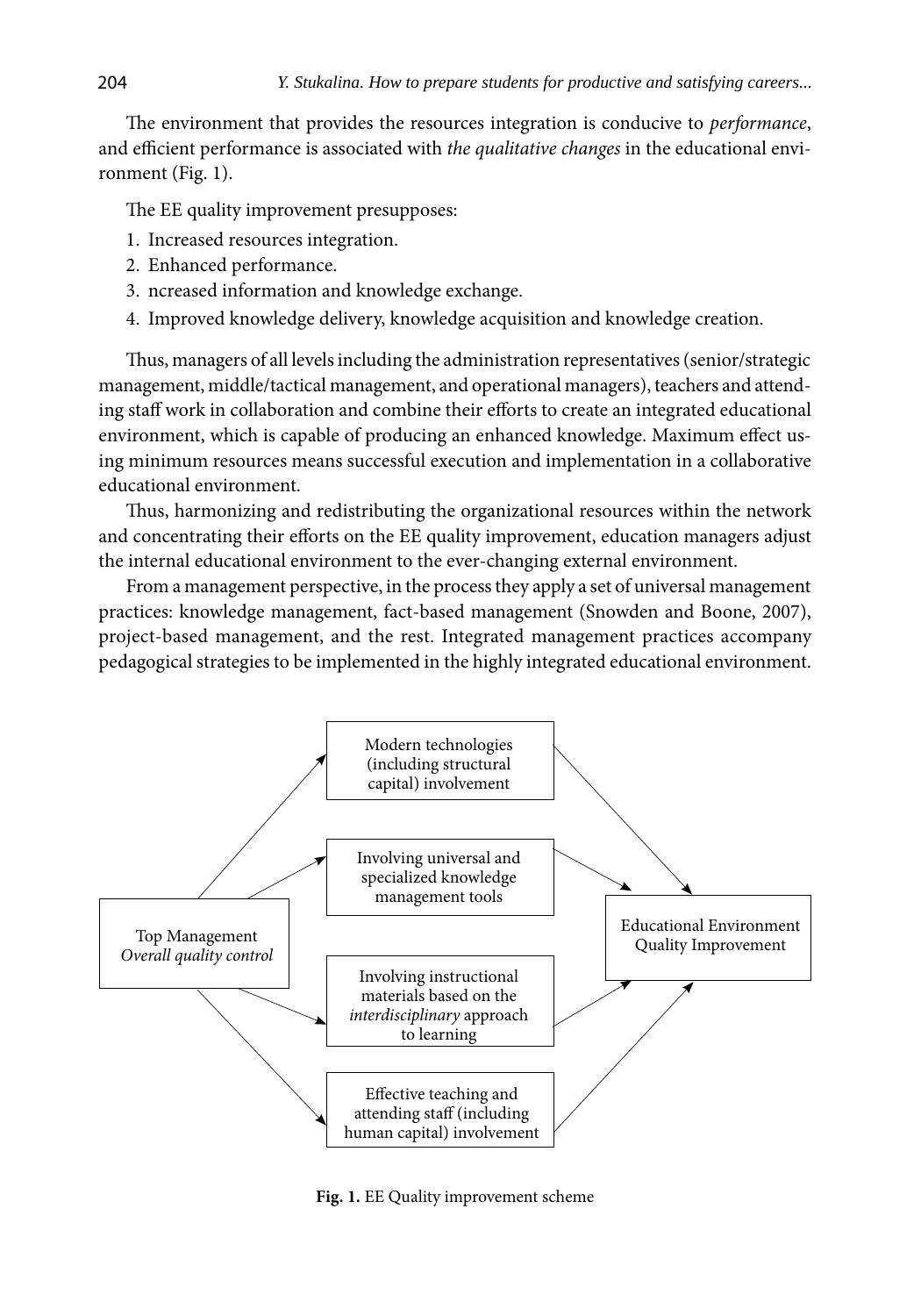

**Fig. 2.** Pedagogical instruments and management practices integration in the HIEE

From a pedagogical perspective, educators can employ a few innovative pedagogical tools, which spring from the knowledge-based economy and are associated with interdisciplinary approach to learning: active (cooperative) learning, technology enhancement, "just-in-time learning", curriculum integration (Taylor *et al.* 2003), as well as project-based learning, distance learning, customized learning packages, etc.

The symbiosis of pedagogical and management tools leads to the educational environment enhancement in terms of

- knowledge (the knowledge environment enhancement);
- resources (the EE resources enrichment);
- the educational environment overall quality.

On the one hand, we use the resources of the HIEE for addressing the most critical educational management issues, and in the process apply a variety of management tools. On the other hand, in the process, we produce new resources and new knowledge, which later can be engaged for enhancing management practices. Thus, the process of realizing educational management strategy possesses a cyclic character (Fig. 2).

### **5. Conclusions**

Globalization poses new challenges to higher education institutions. To successfully address the emerging challenges education managers have to create an efficient educational environment for providing a sustaining learning process. Multidisciplinary education - an essential characteristic of modern educational systems - can only be accomplished in the highly integrated educational environment, which is sensitive to changes in technology, new developments in pedagogy and management, and the importance of lifelong learning. The integrated educational environment, where students have an opportunity to develop their creative potential, is an efficient means of preparing students for productive and satisfying careers in the knowledge-based economy.

Educational managers operate in a complicated educational environment, which includes pedagogical, organizational, managerial, and technological aspects. To be efficient the educational environment must work as a coordinated system; its subsystems should be more integrated and interconnected. The integration between the internal subsystems is essential to distributing the educational environment resources to the greatest benefit for all learners with regard to the learning goal orientation. The environment, which provides the resources integration, is conducive to performance. Efficient performance, in turn, is associated with the qualitative changes in the educational environment.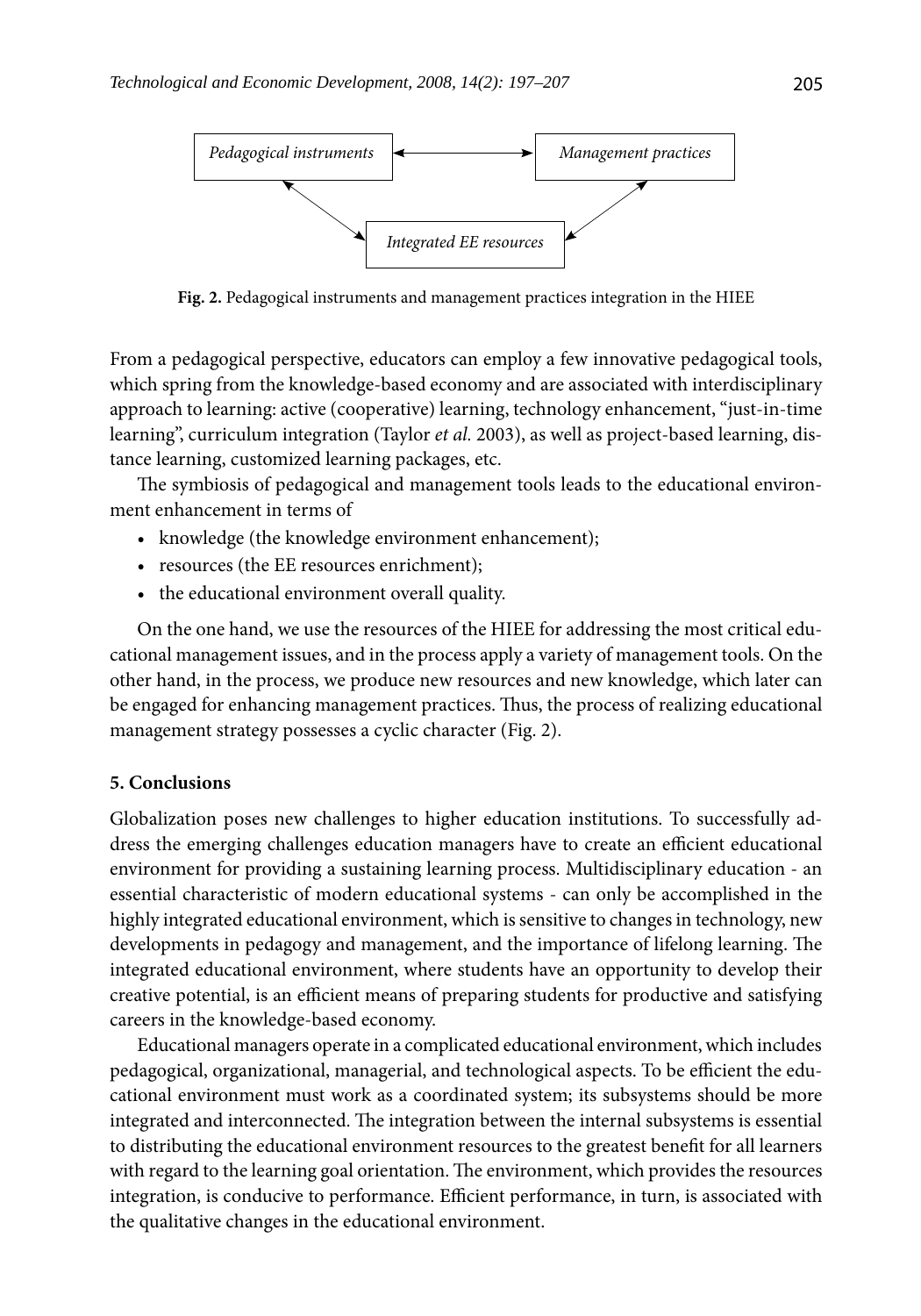Realizing their strategy educational managers employ a variety of management practices. Integrated management practices accompany pedagogical instruments to be applied in the highly integrated educational environment. This symbiosis of pedagogical and management tools leads to the educational environment enhancement.

### **References**

- Arora, N. 2005. Shaping the information age, in *Connected Workforce*: *Thought Leaders. Essays from Innovators in Business Mobility*, edited by S. Aspinal and A. J. Langer. London: Premium Publishing, 32 –37.
- Carillo, F. J. 2006. From transitional to radical knowledge-based development, *Journal of Knowledge Management* 10(5): 3–5.
- Cooper, M. 2005. Editorial column, *European Association for International Education Forum* 7(2): 3.
- Dawson, R. 2000. Knowledge capabilities as the focus of organizational development and strategy, *Journal of Knowledge Management* 4(4): 320–327.
- Drucker, P. F. 1993. *The practice of management.* New York: HarperBusiness.
- Ford, E.; Duncan, W. J.; Bedeian, A. G.; Ginter, P. M.; Rousculp, M. D.; Adams, A. M. 2007. Mitigating risks, visible hands, inevitable disasters, and soft variables: Management research that matters to managers, *IEEE Engineering Management Review* 33(1): 85–100.
- Gillet, D.; Nguyen Ngoc, A. V. 2005. Collaborative web-based experimentation in flexible engineering education, *IEEE Transactions on Education* 48(4): 696–704.
- Gillespie, I.; Nakatomi, T. 2002. Security in the New Economy, *OECD Observer* 231–232: 47–49.
- Goerzen, A. 2005. Managing alliance networks: Emerging practices of multinational corporations, *IEEE Engineering Management Review* 33(4): 73–85.
- Gratton, L.; Erickson, T. J. 2007. Eight ways to build collaborative teams, *Harvard Business Review* November: 101–109.
- Griffin, R. F. 1990. *Management. 3rd ed.* Boston: Houghton Mifflin Company.
- Yeo, R. 2005. Problem-based learning: lessons for administrators, educators and learners, *International Journal of Educational Management* 19(7): 541–551.
- Kampas, P. J. 2004. Shifting cultural gears in technology-driven industries, *IEEE Engineering Management Review* 32(1): 3–11.
- Kraut, A. I.; Pedigo, P. R.; McKenna, D. D.; Dunnette, M. D. 2006. The role of the manager: what's really important in different management jobs, *IEEE Engineering Management Review* 34(2): 49–59.
- McGraw, D. 2004. Put It into perspective, *IEEE Engineering Management Review* 33(3): 31–34.
- Official Journal C 142/01 of 14.06.2002, *Detailed Work Programme on the Follow-up of the Objectives of Education and Training systems in Europe* Available from Internet: <http://europa.eu/scadplus/leg/ en/cha/c11086.htm>.
- Schleicher, A. 2003. Progress in education: studying the signs, *OECD Observer* 239: 33–35.
- Snowden, D. J.; Boone, M. E. 2007. A leader's framework for decision making, *Harvard Business Review* November: 69–76.
- Spendlove, M. 2007. Competencies for effective leadership in higher education, *International Journal of Educational Management* 21(5): 407–417.
- Taylor, R. L.; Heer, D.; Fiez, T. S. 2003. Using an integrated platform for learning™ to reinvent engineering education, *IEEE Transactions on Education* 46(4): 409-–419.